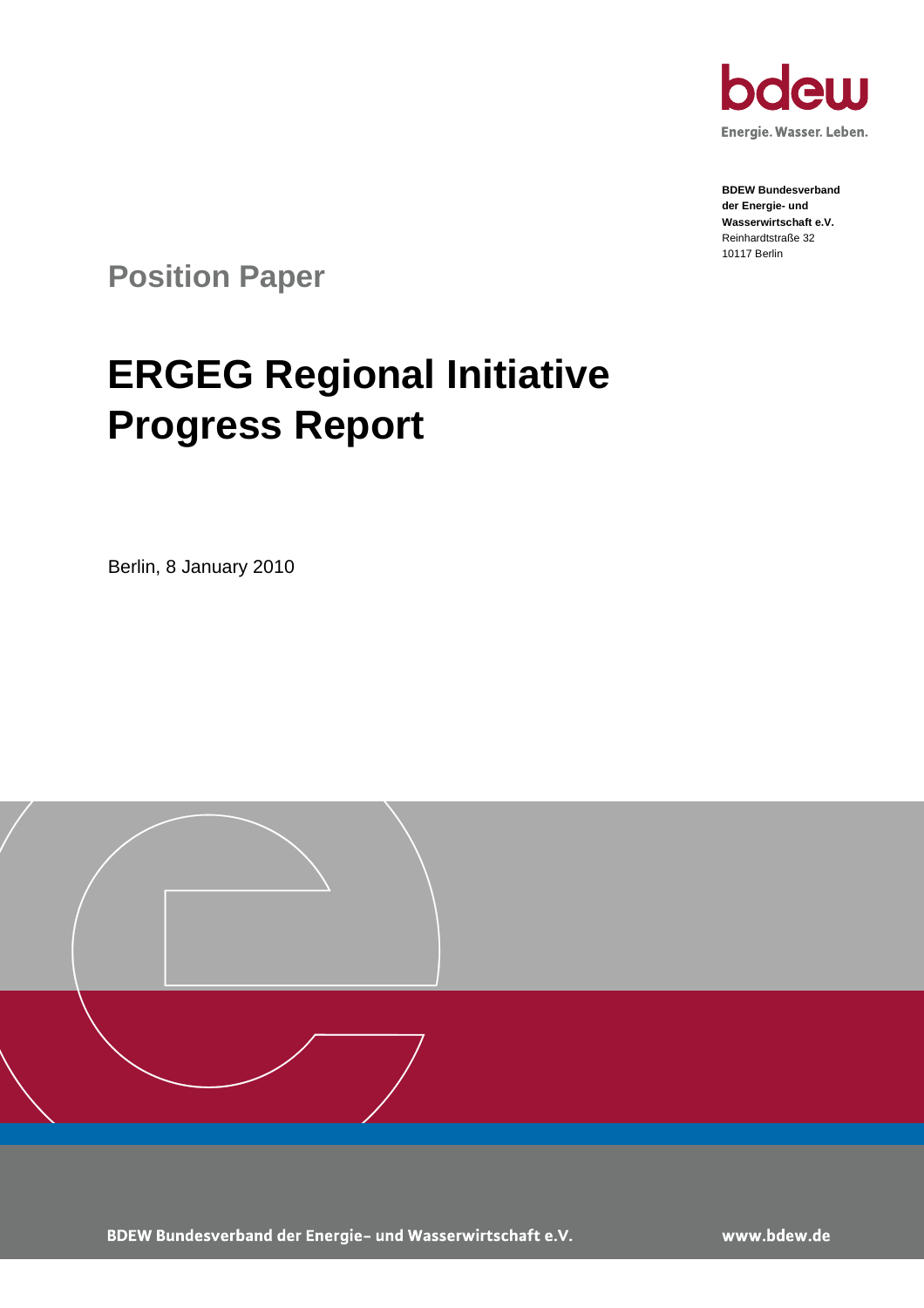

#### **General Remarks**

The German Association of Energy and Water Industries (BDEW) represents 1,800 members of the electricity, gas and water industry. In the energy sector, we represent companies active in generation, trading, transmission, distribution and retail.

We welcome the opportunity to comment on the ERGEG Regional Initiatives Progress Report "Safeguarding the move to a single EU energy market - ERGEG Regional Initiatives Progress Report - November 2009". The Report allows evaluating the achievements made in the different regions and makes the various work streams and projects transparent throughout the regions.

BDEW strongly supports the regional approach and actively contributes to the development in the relevant electricity and gas regions. The regional approach allows a high flexibility in tackling practical issues on a bottom-up basis, while facilitating a high level of participation of market parties close to their geographical focus.

The advantage of the regional approach to provide a framework for development of flexible and quick solutions should be maintained, even while acknowledging an increasing necessity for European-wide guidance. The necessary coordination of the regional initiatives and orientation for common European-wide solutions can be achieved by processes for development of common target models. The Market Integration Design Project (MIDP) which has been launched for the electricity market in the context of the Florence Forum is a good example. Within this project, the work of the Project Coordination Group (PCG) has developed target models and road maps which help to coordinate the respective regional developments. In a medium term perspective these processes may serve as a guidance also for gas issues.

In any case, it is necessary that the market parties are involved adequately and in a timely manner, in order to achieve workable results and to include the operational experience and practical feasibility.

# **A. ERGEG Gas Regional Initiative**

# **A.1. From your point of view, what is the main achievement of the Gas Regional Initiative process?**

The Gas Regional Initiative Process has provided a forum for regulators, TSOs and market parties of different nations to discuss concrete issues of cross-border gas transport and trading and to start pilot projects to improve the market conditions. These discussions gave a better understanding of the nature of the impediments to cross-border trade and allowed to find suitable solutions on a regional basis. In addition, the Gas Regional Initiative has helped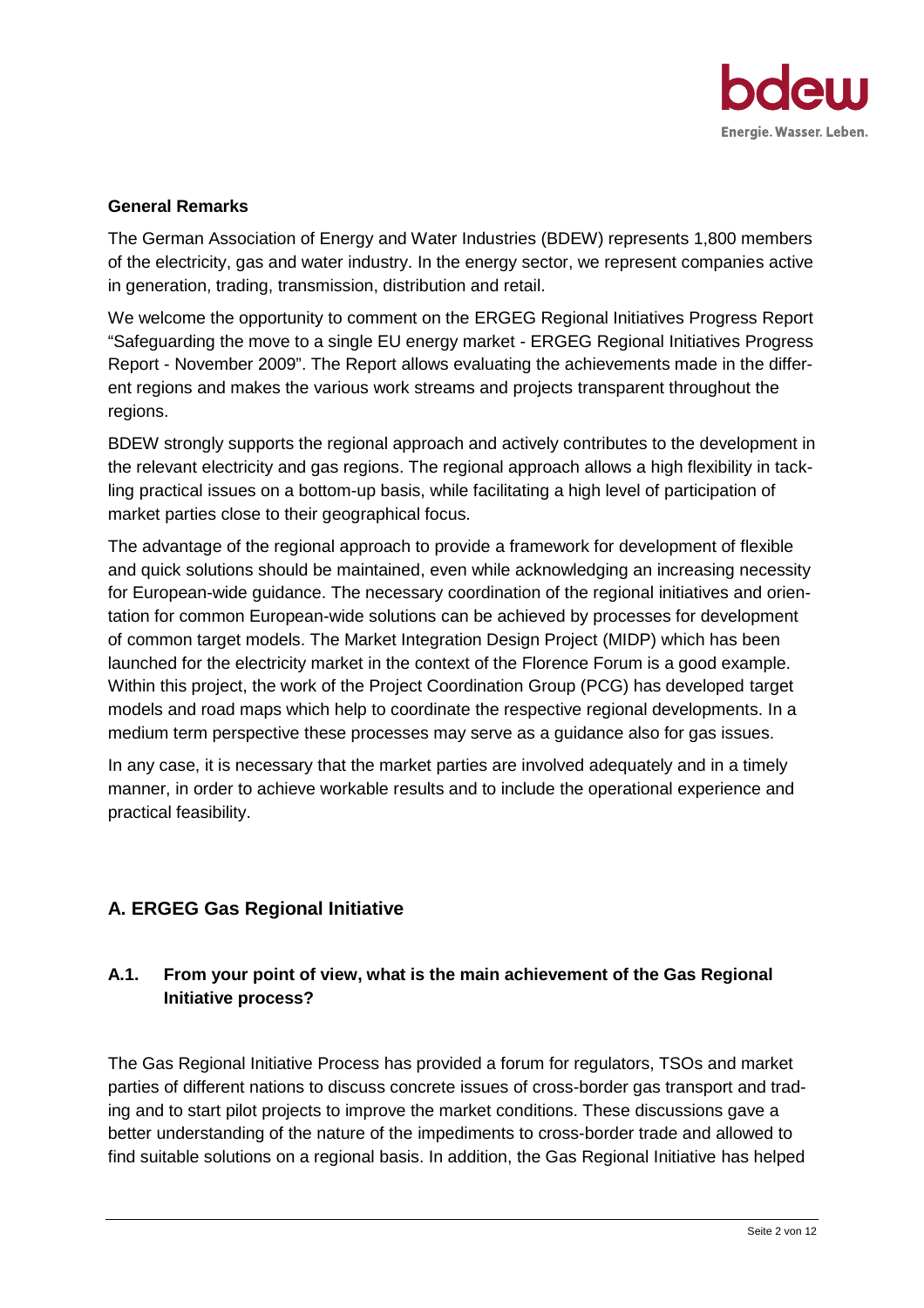

to understand the different legal systems and the impact of these legal differences on integration of the gas markets. Finally, the projects led to closer cooperation of TSOs.

#### **Investment in new infrastructure**

# **A.2. Do you consider that Gas Regional Initiative (GRI) projects have effectively contributed to cross-border investment process? What kind of improvement would you expect?**

The GRI projects have contributed to a better understanding of the issues connected with cross-border investments. In some cases, as in the French-Spanish Open Season Project, the GRI projects have facilitated cross-border investment.

However, in our view a major impediment to cross-border investment projects are inconsistent national legal regimes, which make it difficult to coordinate investment projects. These obstacles can only be overcome by legislative actions of Member States. We would expect to see more emphasis on cross-border investment in future.

#### **Capacity allocation and congestion management**

# **A.3. What lessons do you draw from GRI projects in the area of access to crossborder capacity? Do the current GRI projects on capacity allocation harmonization meet your expectations?**

In particular the GRI NW has been able to launch interesting pilots, like the secondary capacity pilot. However, other projects on capacity allocation become very difficult to pursue, as the national legal regimes (in particular with regard to network tariffs) do not always allow the flexibility needed for a pilot. As rightly stated in the Progress Report, in some cases amendments to national law are necessary in order to go on with a project. However, such national legislative measures are not easily implemented.

Capacity allocation has been chosen by the Madrid Forum as the topic of the Pilot Framework Guideline in the gas sector. The Framework Guidelines will facilitate further projects.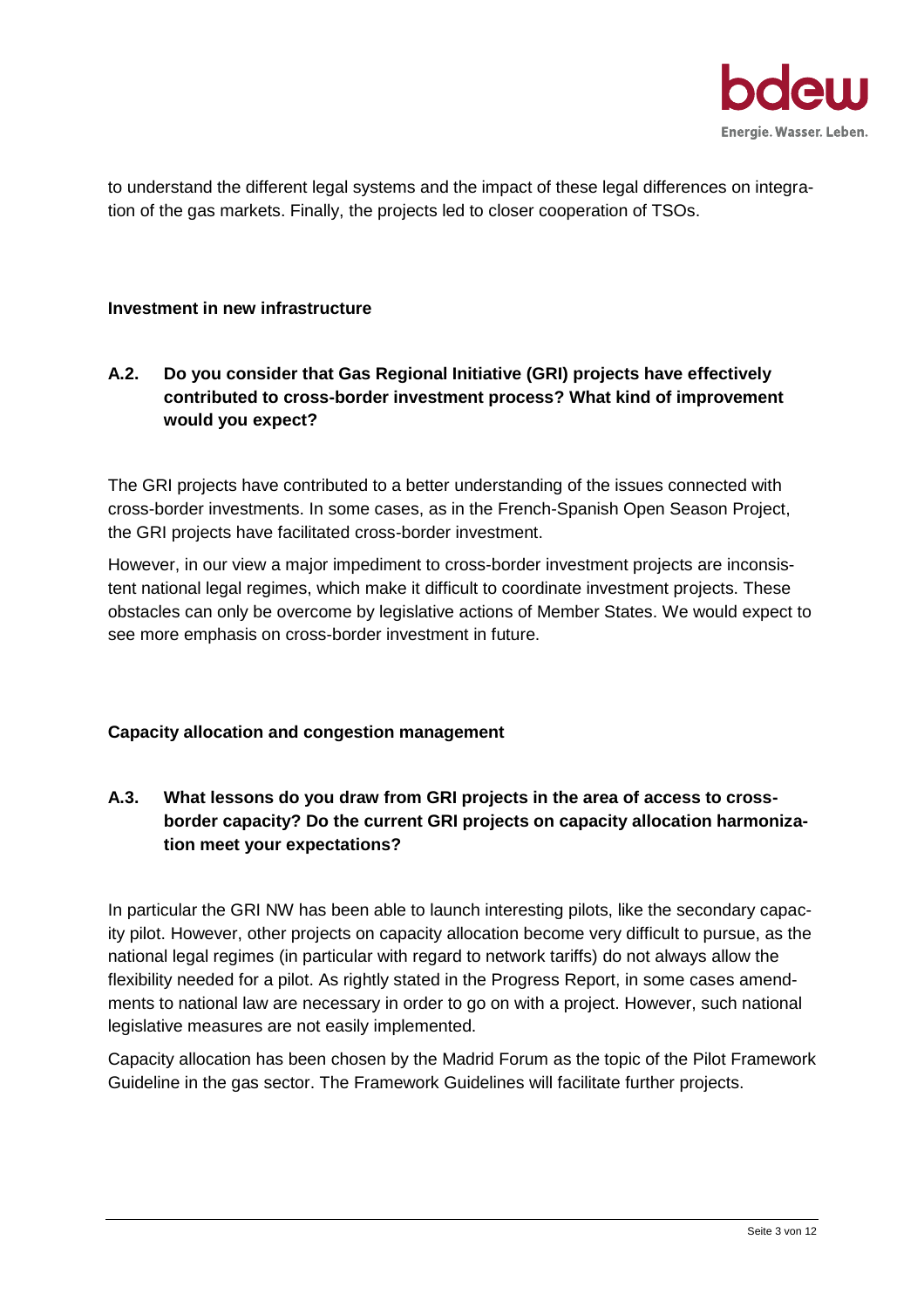

**A.4. Would there be real benefits if, at this stage, the GRI tried to seek better coordination at a cross-regional level? How do you value the experience acquired with the capacity projects in the regions? What type of projects should be developed in the future?**

As the ultimate goal is the single European gas market, cross-regional coordination is an important issue. For the time being, however, it seems more important to coordinate crossborder initiatives within the respective region.

The Regional Initiatives should continue to focus on projects that are essentially marketdriven, in order to provide the highest benefits for the markets.

#### **Transparency**

**A.5. What would you expect to be the contribution of the GRI to transparency going forward?**

#### **Do the current projects in the three regions meet your expectations?**

The transparency project in the NW region has contributed to progress on transparency and constitutes a good example of cooperation between the stakeholders in the Regional Initiative. The experiences with this project have set the framework for the EU approach with regard to the revision of the transparency guidelines in Reg. 1775/2005.

# **A.6. How could this work help to ensure that the requirements of the 3rd Package are met in a consistent way across the three gas regions?**

It is important that the transparency requirements of the  $3<sup>rd</sup>$  package and the amended transparency guidelines in Reg. 1775/2005 are applied consistently throughout Europe. The Regional Initiatives can provide a framework within which such consistent application can be ensured. In this respect, however, some cross-regional coordination is necessary.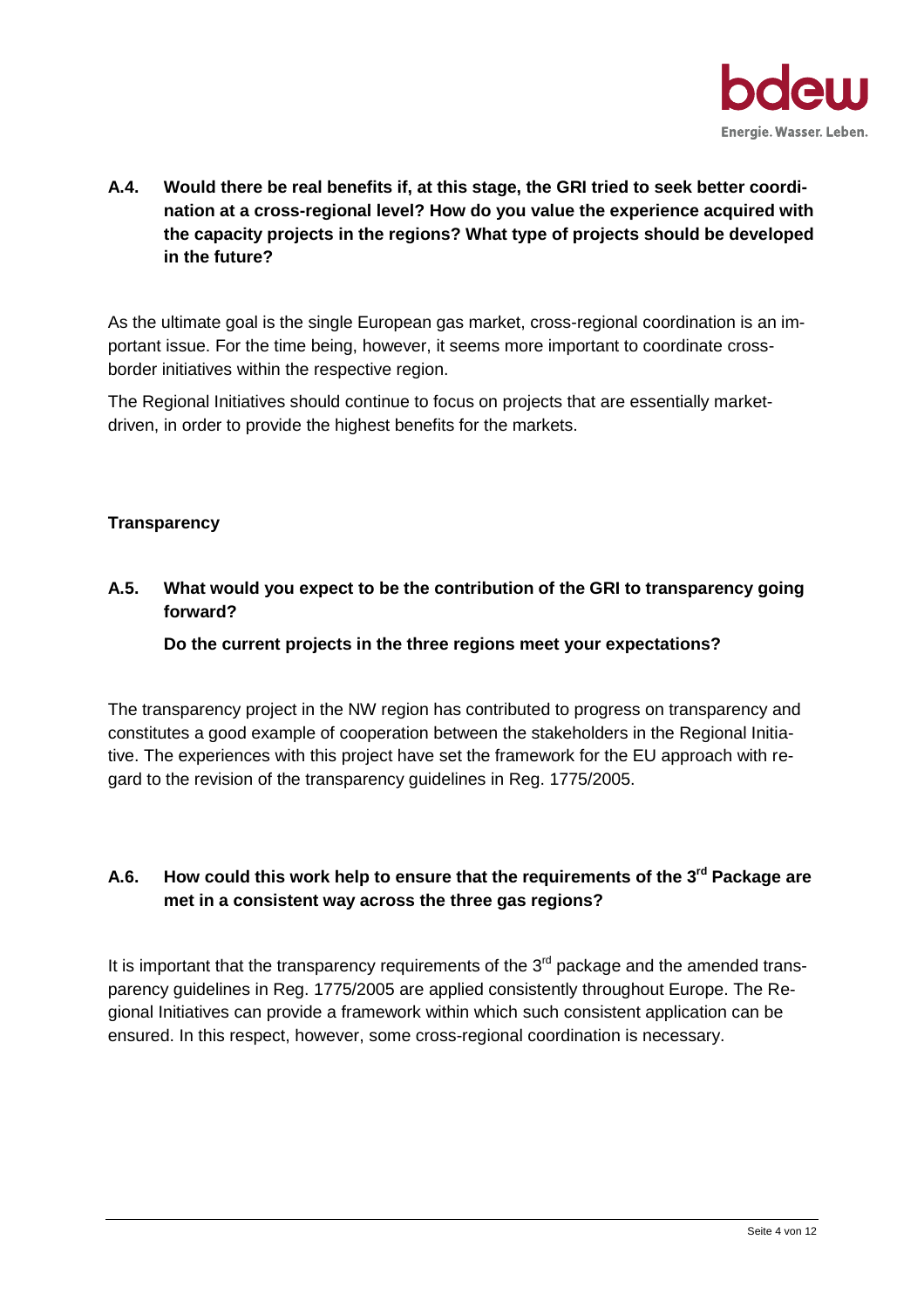

#### **Interoperability and Hub development**

# **A.7. What further actions would you expect from the GRI in this area in order to contribute to interoperability and hub development?**

Interoperability covers different working areas, not all of which are dealt with within the GRI. However, the work of the GRI with regard to cross-border investment, capacity allocation, transparency and balancing contribute to more interoperability. It seems essential that market-based solutions are found for these issues.

Hub development is currently not in the focus of Regional Initiatives. The GRI could include in its work the concept of regional hub(s) which could help to support the market-driven development of gas hubs in Europe.

## **A.8. From your experience with the Regional Initiatives, what are the main obstacles to reach harmonization regarding interoperability at a regional level?**

As set out above, national legislation which may require amendment before progress can be made is one obstacle to further progress. In addition, early and intensive involvement of the market parties in the decision project is crucial, in order to ensure that solutions are found that meet market demand.

#### **Security of Supply**

- **A.9. Should security of supply be more clearly considered as a main driver within the GRI? Should specific actions be developed in this area?**
- **A.10. How can the regions of the GRI take into account and develop measures contained in the European Commission's proposal for a Regulation concerning measures to safeguard security of gas supply?**

The main objective of the GRI process is to contribute to a single European gas market. However, measures which improve the cross-border transport and trade of gas will also be beneficial for security of supply objectives. Naturally, the GRI process has to be coherent and consistent with the EU policy on security of supply.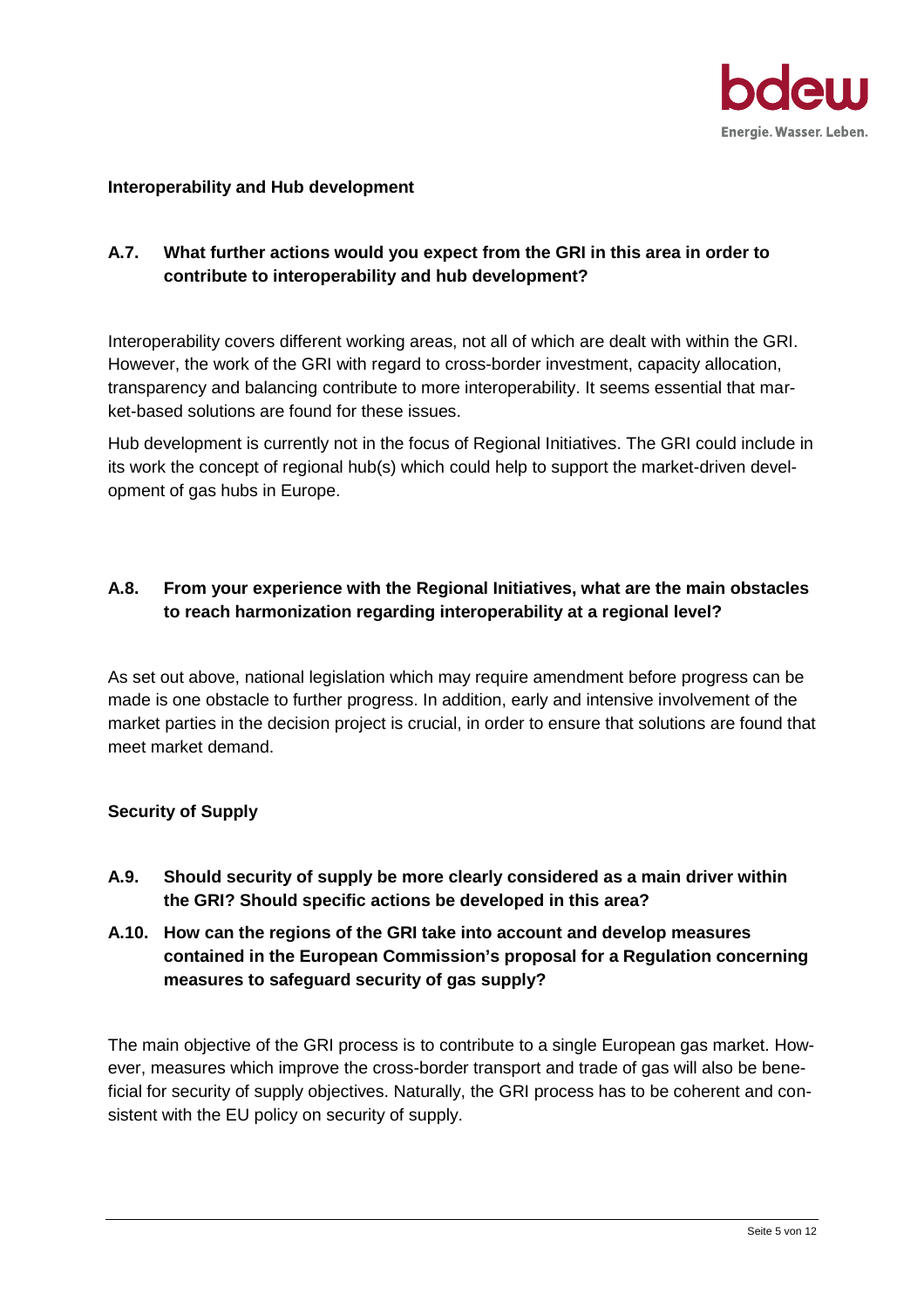

With regard to specific security of supply projects, the relevant regions have to be defined according to the necessities of the specific security of supply interest. Therefore a different regional configuration is necessary.

# **B. ERGEG Electricity Regional Initiative**

# **B.1. From your point of view, what is the main achievement of the Electricity Regional Initiatives process?**

BDEW strongly supports the development of regional markets. The regional integration process, which has its origin in DG TREN's Medium Term Vision (2003), and the foundation of the 7 Mini-Fora by the European Commission have certainly accelerated the development of cross-border trade. The Regional Initiatives have set road maps and provided the framework for various ambitious projects, which have shaped or are about to shape the European energy markets. For example the implementation of fully competitive allocation of long term capacities at all borders and the establishment of transparency reports for all regions are major achievements. In the Central-West (CWE) region the establishment of the common auction office (CASC), the well advanced work on a common market coupling system and the increased co-operation of TSOs are positive achievements as well as the latter with positive support from the Pentalateral Energy Forum (PLEF). Without the regional process, only relying on national implementation of European provisions, the integration of national electricity markets would have been much slower. The Regional Initiatives provide flexibility and the possibility of feasible short-term progress, while the final goal stays the single EU electricity market.

Although the question of cross-regional development and coherence and convergence becomes more pressing, the advantages of the regional approach should still be employed.

## **Capacity calculation**

# **B.2. What should be the framework conditions for having flow-based capacity calculation based on a common grid model implemented in practice?**

The starting point and rationale for the implementation of a flow-based capacity calculation methodology is that this methodology could provide higher security in grid operation and higher capacities for trading. As the methodology is still under development there is no evaluation of the achievement of these potential benefits yet possible for market parties. How-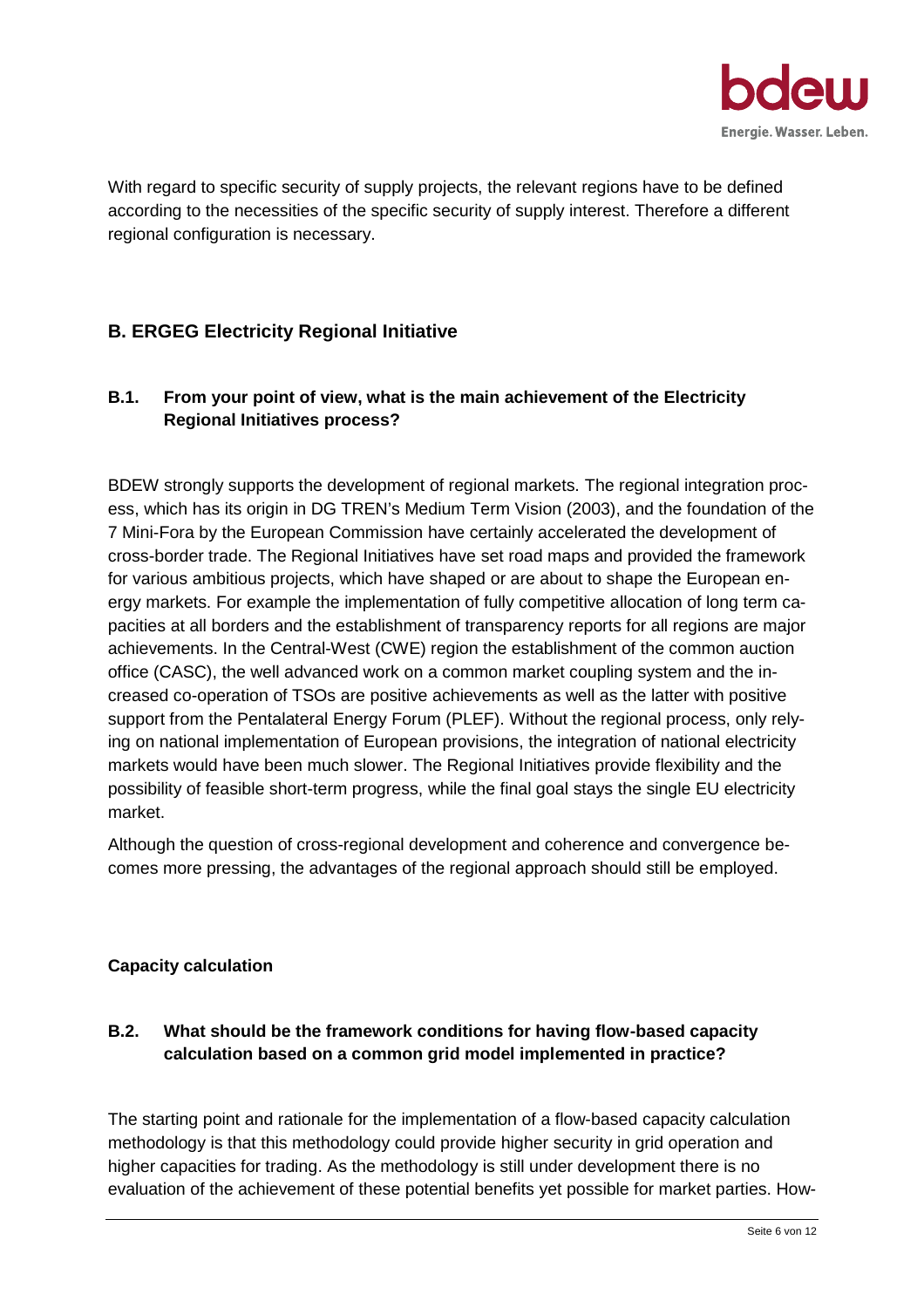

ever, it is already clear that this methodology is linked with increased complexity. Thus, it has to be secured that this complexity in operation and the costs for implementation and future operation at TSOs and market parties are balanced with this mentioned advantages. BDEW supports the establishment of a European wide common grid model with a harmonised methodology and common assumptions of grid usage and security margins.

The common grid model and the flow-based method require a high level of cooperation between TSOs. The base case for capacity calculation should be developed on best estimate information provided by generators to the TSOs. Based on their own assumptions and the generators' input, TSOs should calculate the available capacities on a regional/ Europeanwide level while the goal should always be to maximise these capacities (taking into account security of supply restrictions). Certainly, in a competitive market environment generators must be free to adjust their dispatch decisions according to changing conditions.

It is of very high importance that market parties get a maximum of information on the algorithm and the values in order to understand the outcome of the calculation.

The development of a common grid model and the methodology has to be closely monitored by the competent regulatory authorities.

# **B.3. What do you believe should be the short-and long-term goals for a regional approach to capacity allocation?**

We assume that the question also addresses capacity **calculation** and base our answer on this.

Capacity calculation is the basis for capacity allocation and therefore of crucial importance for functioning markets. A clear target to be achieved in the short run is to develop a sound and transparent methodology for regional and subsequent European-wide capacity calculation with increased level of TSO coordination and to provide a suitable regulatory framework for such coordination and cooperation. Also creating incentives for investments in new grid elements where necessary and beneficial on a sound cost-benefit-analysis will be important.

Short term goals in allocation should then focus on implementing the already advanced systems for market coupling in day-ahead market on the intra-regional (CWE) and inter-regional (CWE-Nordic) level, based on a common view on a target model for the EU capacity allocation and congestion management framework. Shortly afterwards further regions should join this system.

Particularly, intra- and inter-regional intra-day trading should not be left behind and be developed with high engagement with regard to the crucial role functioning intra-day trading will play in the management of intermittent power generation like wind.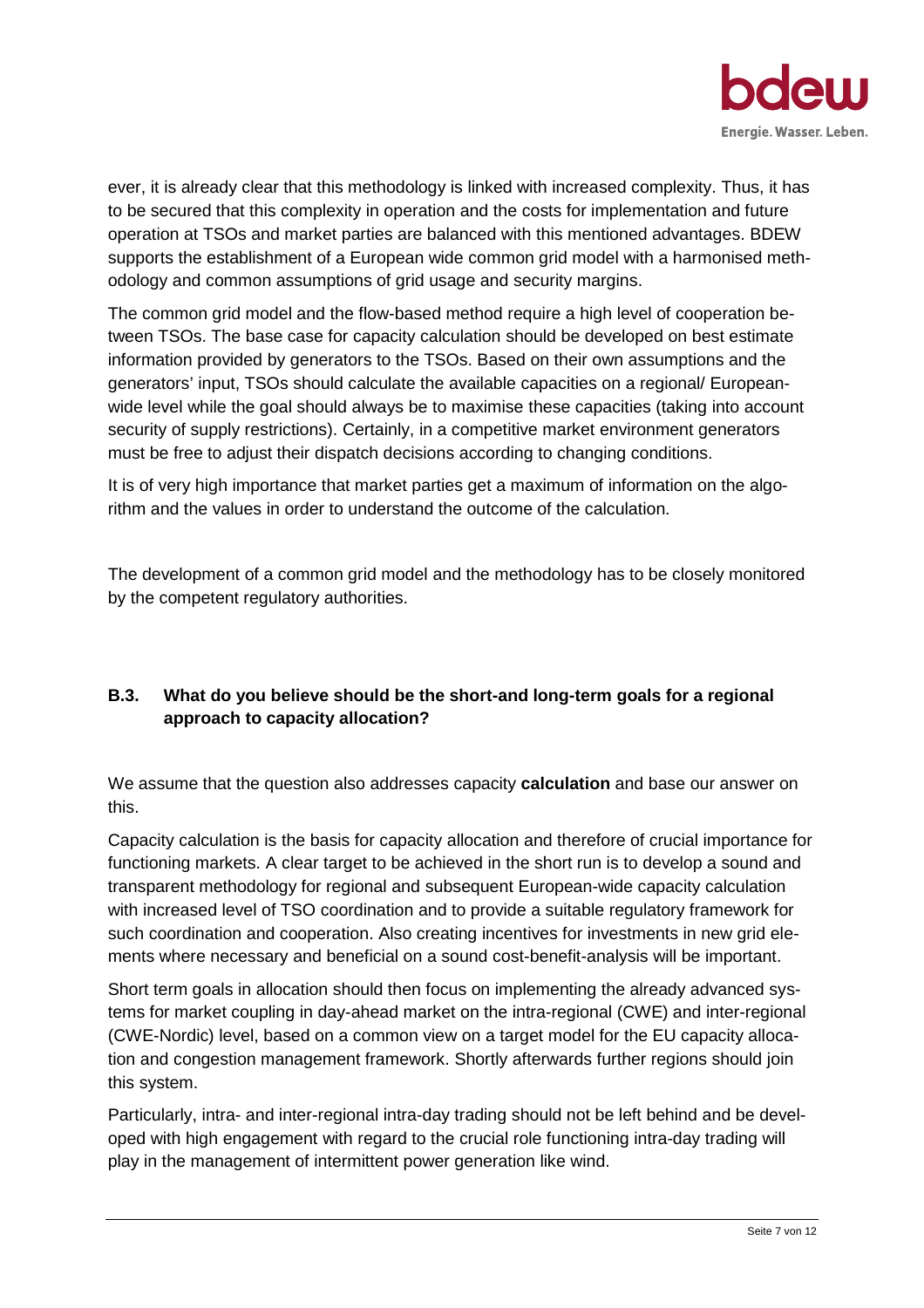

Last but not least, there are also further developments necessary in the systems for allocation of long term capacities e.g. the establishment of secondary markets and with securing firmness for allocated capacities. Also a clear and harmonised definition for force majeure is necessary.

The main issues are the common grid model and common assessment of capacity. These should be based on common databases, reliability assessments and security analyses. Redispatch measures should be taken in consideration where necessary to secure adequate available capacities for the market. It is of utmost importance that regional and later European-wide capacity calculation is done on a common model, based on common definitions and whenever possible at one place to use all possible up-sides.

As described above, flow-based methodology is highly complex and should therefore only be used where a real benefit in operational security and maximisation of capacities has been established. Such benefit can probably be expected more in highly meshed grid areas than where inter regional connection is based on only some direct lines or cables.

# **B.4. Do you consider transparency requirements for capacity calculation sufficient? If not, what do you need additional data/information for?**

In general, capacity calculation is not very transparent at the moment. More information on the methods employed, the relevant input data and the outcome on capacities available for the market would allow the market to understand the capacity situation and use the result for evaluation of power market thus creating the necessary trust as basis for functioning markets.

Consideration of reflections on grid security should be balanced in an appropriate manner with the well funded interests of markets parties. Also, information systems designed in an appropriate manner should be established.

## **Capacity allocation**

# **B.5. What practical steps should be taken at an interregional level to ensure an efficient and harmonised approach to capacity allocation in the 1) long-term; 2) day-ahead; and 3) intraday markets?**

With regard to an efficient and harmonised approach to capacity allocation in the long-term, day-ahead; and intraday markets, the following practical steps seem advisable. We refer in particular in our remarks below to the situation in the CWE and Nordic market which can also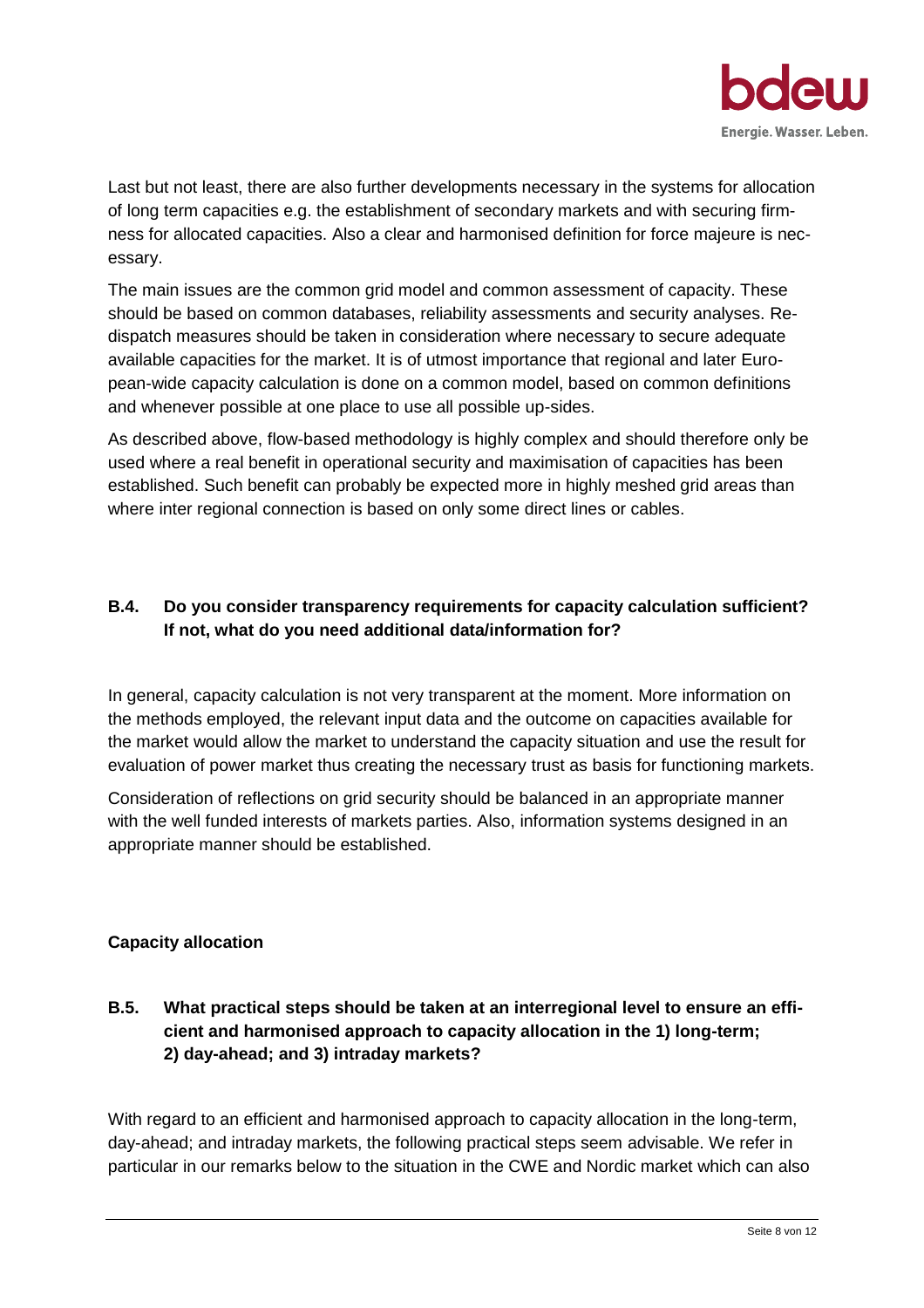

provide guidance for the integration of other regions e.g. the CEE Regional Market which is marked by a highly meshed grid with the CWE Regional Market.

Some of the basic features of an EU wide target model have been already agreed within the PCG work and should serve as guiding principles in the design of methodologies and systems within and between the regions.

**Long-term:** Regarding the allocation mechanism in and **between** the two regions we see the following important principles:

- 1. The allocation congestion management mechanism should lead to an efficient use of the existing interconnections between the 2 regions.
- 2. Market parties should be able to financially hedge their forward price difference risk between two price areas.
- 3. In the final implementation of the market coupling (assuming liquid and mature markets on all coupled price areas) we prefer a completely financial solution where capacity holders get a payout in cash and all capacity enters the market coupling. In a transitional period a hybrid solution with a use it or sell it (UIOSI) mechanism where only unsold or unused capacity enters the market coupling could be acceptable.
- 4. The physical transmission risk should be handled and the financial consequences borne by the entities with the best ability to mitigate the risk. These are the TSOs that sell financial firm capacity rights on the different interconnectors between the regions save under force majeure condition. This will lead to the lowest risk profile in the market (and therefore highest welfare).
- 5. A significant<sup>[1](#page-8-0)</sup> amount of this capacity should be sold (financially) firm on a longer term basis to allow efficient price forming of the capacity rights. For this an efficient and appropriate administration platform for a region to facilitate secondary trade of capacity rights is essential.

**Day-ahead:** In the Nordic and Central Western Region three individual coupling projects are currently under development/implementation. EMCC (coupling of Nordic via Denmark) with Germany), NorNed (coupling of TLC with Nordic via Norway) and CWE market coupling (coupling of the markets in the CWE region). These projects can also offer an inter-regional coupling between CWE and Nordic Regional market in the very near future. At the same time it has to be said that for a well functioning integration between regions great efforts for coordination and harmonisation need to be made especially regarding a consistent methodology, involved parties, time planning and technical aspects. (see further in B 9)

**Intraday:** The intra-day market is an important part of the electricity market enabling market participants to adjust their positions in order to respond to changes to their day-ahead programmes. This includes the coverage of interruptions of generation units or significant changes in consumption. Furthermore, the establishment of cross-border intra-day markets

<span id="page-8-0"></span> $1$  This amount is not fixed, but should be adjusted to the needs and development of the market.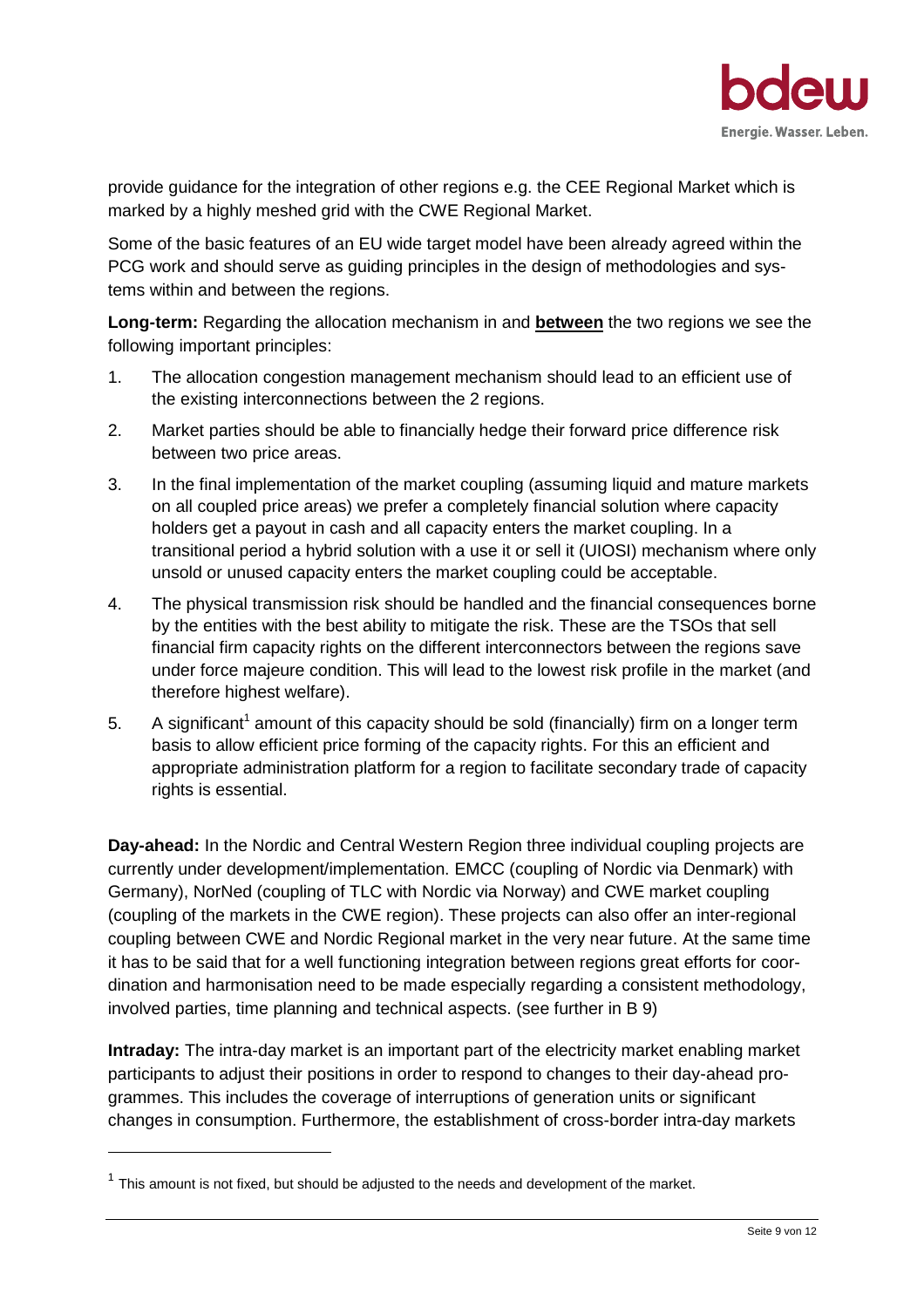

will support an efficient response of power generation to an increasing share of intermittent wind power sources. Generally, the majority of optimisation activities are performed until the day-ahead gate closure; thus volumes in intra-day markets are anticipated to remain comparably low. The real value of the intra-day market is the risk management aspect for close to real time adjustments

Regulation EC 1228/2003 requests the compulsory implementation of market-based cross border intra-day trading as of January 1st 2008; so far there is only partial compliance.

In order to keep the confidence in the liberalised market, we support that efficiency gains should be made and the key should be a fast implementation (without necessitating significant changes e.g. on the regulatory side or in the link with capacities) of a trading platform However, existing platforms should be made open for other trading platforms to hook up. Precondition is that the full range of trading possibilities of the integrated region should be visible on any of these platforms (central order book concept) Furthermore it should be open to be further extended to other adjacent markets and regions in a later phase.

Regarding the *implementation* of cross border intraday there are two important issues:

- priority: Intraday trading should be implemented independently of the implementation of day-ahead market coupling. It should also not wait for an ultimate capacity calculation regime.
- allocation: The intraday capacity allocation should continuously take into account updated day-ahead capacities.

# **B.6. What are the future challenges in ensuring that allocation mechanism across all timeframes can work together?**

The main step is to reach overall consensus on the target model for the EU-wide capacity allocation and congestion management for the different time frames. In this area, PCG has provided valuable input. All further design of allocation methodologies should be based on this target model. A consistent break down of capacities on the time axis and implementation of an appropriate UIOSI- or UIOGPFI-methodology before the start of the day-ahead allocation are basic requirements.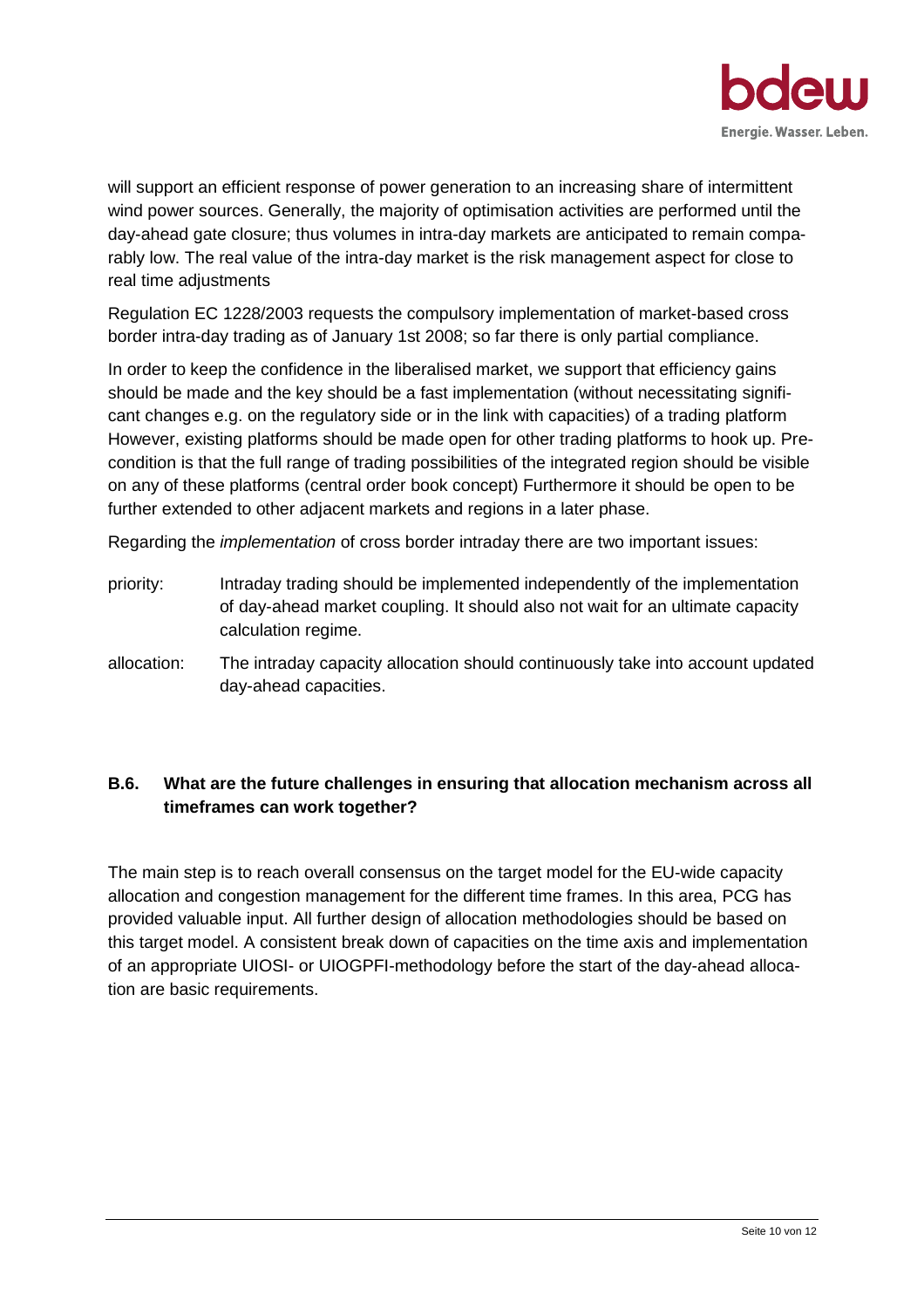

**B.7. Do you consider that achievements by different regions towards a harmonised set of rules at regional level for long-term capacity allocation merit further work or should there be more emphasis put on inter-regional harmonisation (considering that this may impede short-term regional progress)?**

At present, there is merit in further improving rules at regional level for long-term capacity allocation however this work should be clearly based on a common target model to ensure that the development does not go against the inter-regional integration. Also it has to be ensured that for countries which are part of several regional markets methodologies are practicable and consistent. There has to be a monitoring that regional solutions do not impede pan-European solutions.

# **B.8. Do you think that extending the geographical scope of existing auction offices is advisable/feasible?**

Expanding the regional scope of existing auction offices may be an efficient solution for pan-European harmonisation and allowing finally allocation of long term capacities at one place based on a set of harmonised rules. However, there are a lot of questions still to be solved like design of auction rules (normally based on national law), issues of governance. Extending the geographical scope should not hinder further progress in harmonisation within a region.

# **B.9. Do you agree with price market coupling as the target model for day-ahead capacity allocation?**

We support price coupling as the target model for day-ahead capacity calculation. A project for price coupling on the regional level is well under way in the CWE regional market. There is also a project for inter regional price coupling between the regions CWE, Nordic and CSE which we actively support.

At the same time we like to point out that the specificities regarding the requirements in harmonisation of products, time planning and governance are not clear which makes it very difficult to implement full price coupling in a timely manner. Against this background we see a tight volume coupling as a possible pragmatic intermediate step towards price coupling which should be seriously evaluated.